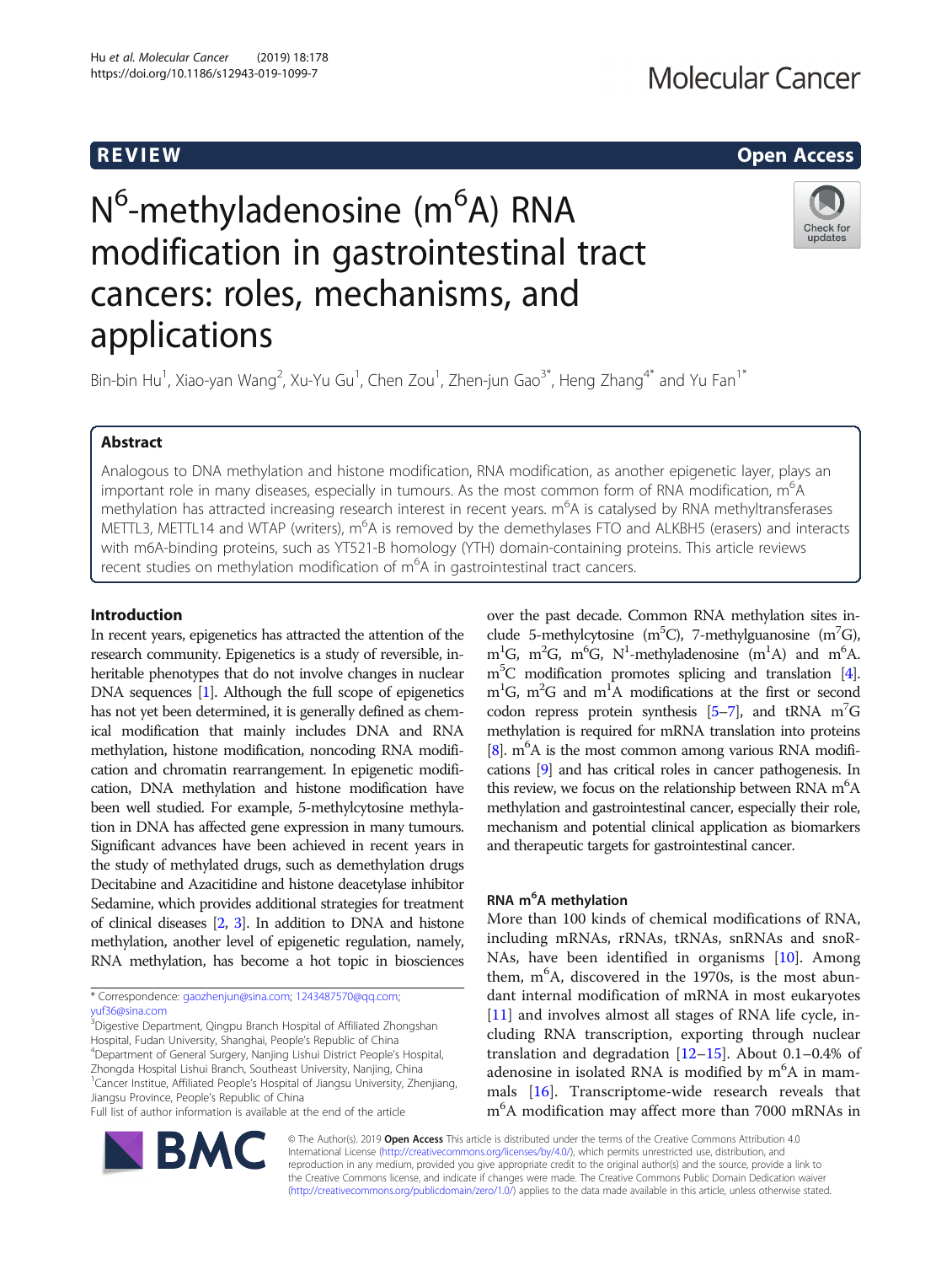individual transcriptomes of mammalian cells.  $m^6A$ modifications are enriched in the 3′-untranslated regions (UTRs) near the stop codons of mRNAs and with a consensus sequence of RRACH ( $R = G$  or A;  $H = A$ , C, or U)  $[17]$  $[17]$  (Fig. 1). Highly conserved m<sup>6</sup>A is widely present in most eukaryotic species (from yeast, plants and fruit flies to mammals) and viral mRNAs and plays a key regulatory role in post-transcriptional mRNA processing and metabolism. Several lncRNAs also accept m<sup>6</sup>A modification [\[18\]](#page-6-0).

Similar to DNA and histone methylation, m<sup>6</sup>A modifications are dynamic and reversible and exert biological effects that are mainly mediated by 'writers', 'erasers' and 'reader' proteins (Fig. [2](#page-2-0)). Reversibility means that RNA can be methylated under the action of methyltransferases and demethylated under the action of demethylases; this phenomenon is called dynamic balance. Writers traditionally consist of methyltransferase-like 3 and 14 proteins (METTL3 and METTL14) and their cofactors WTAP (Wilms tumour suppressor-1-associated protein) [[19](#page-6-0)–[21](#page-6-0)]. METTL3 and METTL14 contain an Sadenosylmethionine-binding motif. METTL3 and METTL14 are co-located in nuclear spots and form stable complexes in a 1:1 ratio [\[22](#page-6-0)]. METTL3 is a major catalytic enzyme with functions reminiscent of the  $N^6$ adenine methyltransferase system [\[23](#page-6-0)]. METTL14 is a pseudomethyltransferase that stabilizes METTL3 and recognizes target RNA [\[24](#page-6-0)]. WTAP is the main regulatory component of the m<sup>6</sup>A methylation complex.

WTAP interacts with METTL3 and METTL14 and helps them to be localised in nuclear spots [[20\]](#page-6-0). Writers also include methyltransferase-like 16 (METTL16) [\[25](#page-6-0)], KIAA1429  $[21]$  and RBM15  $[26]$  $[26]$ . Demethylation, which is the removal of methyl groups, is also important. Demethylation is achieved by another enzyme family called demethylases (erasers), mainly including FTO and ALKBH5. FTO can sequentially oxidise m<sup>6</sup>A into  $N^6$ hydroxymethyladeosine and N<sup>6</sup>-formyladenosine, which are moderately stable and can be hydrolysed into adenine. Given that FTO was identified as the first RNA demethylase [\[27](#page-6-0)], RNA methylation has gradually gained research attention. ALKBH5, an FTO homologue [\[28](#page-6-0)], ensures the equilibrium of  $m<sup>6</sup>A$  modification in the transcriptome. In addition to writers and erasers, another important group is readers, which can recognise these modifications, bind to them, and carry out different bio-logical functions [\[29](#page-6-0)]. Readers can be recognised by proteins containing the YT521B homology (YTH) domain. The YTH domain in human cells, including YTH domain family (YTHDF1–3), YTH domain-containing 1 (YTHDC1) and YTH domain-containing 2 (YTHDC2), have conserved m<sup>6</sup>A binding domain and preferentially bind to m<sup>6</sup>A-modified RNA in RRm6ACH consensus se-quence [\[11\]](#page-6-0). Moreover, IGF2BP1-3 is a common reader. YTHDF2, the first characteristic m<sup>6</sup>A reader, can result in the localisation of binding mRNA to the decay site of RNA [[30](#page-6-0)]. YTHDF1 was initially demonstrated to bind to m<sup>6</sup>A sites around the stop codon and improve RNA

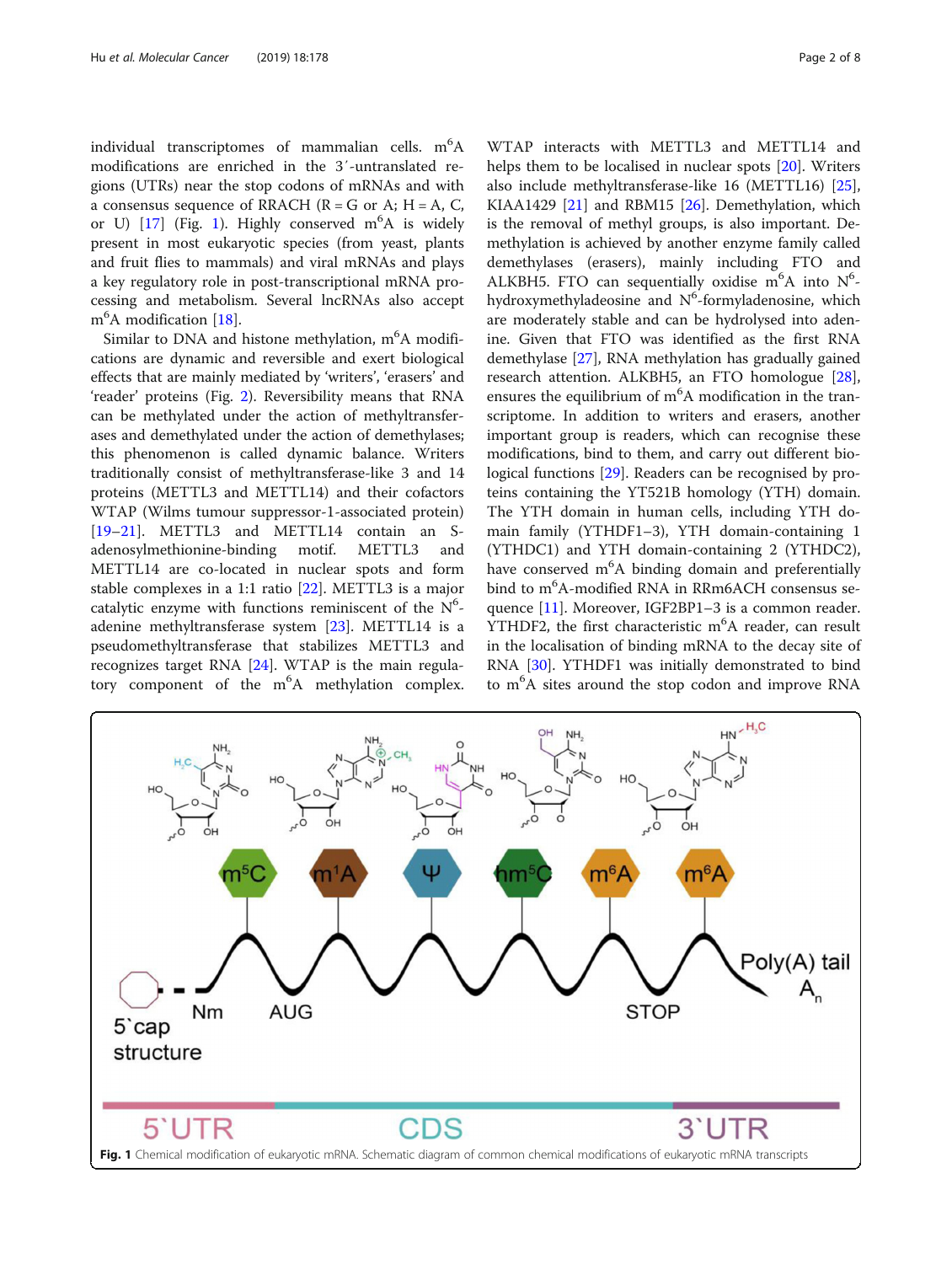<span id="page-2-0"></span>

translation efficiency by interacting with translation initiation factor eif3 [\[31](#page-6-0)]. YTHDF3 plays a fine-tuning role in the RNA accessibility of YTHDF1 and YTHDF2.

## Roles of RNA m<sup>6</sup>A in gastrointestinal tract cancers

Emerging evidence suggests that  $m^6A$  is closely associated with the progression of gastrointestinal cancer, including its tumourigenesis, metastasis and angiogenesis. Herein, we briefly review recent studies of m<sup>6</sup>A methylation in gastrointestinal tract cancers (Table [1](#page-3-0)).

## Liver cancer

Diverse and reversible m<sup>6</sup>A modification on RNAs emerges as a new layer of regulation in liver cancer. In the study of Ma et al. [\[32](#page-6-0)], the expression level of m<sup>6</sup>A in HCC decreased firstly, especially in metastatic HCC. METTL14 is an important factor for the aberrant expression of m<sup>6</sup>A. The decrease in METTL14 expression was proven to be related to HCC metastasis in vivo and in vitro. In addition, the target genes of METTL14

during HCC metastasis have been explored. One of these genes is microRNA 126 (micro-126), which plays an important role in cancer metastasis by acting as a tumour inhibitor. The reduction of METTL14 interacts with microprocessor protein DGCR8 and positively regulates pri-microRNA-126 process in an m<sup>6</sup>A-dependent manner, resulting in reduced expression of microRNA-126. Yang and coworkers [[33\]](#page-6-0) elucidated that miR-145 can increase the m<sup>6</sup>A level by downregulating YTHDF2 in hepatocellular carcinoma cells. YTHDF2 can recognise mRNA m<sup>6</sup>A site to regulate mRNA degradation [[30,](#page-6-0) [43](#page-6-0)]. In a previous work  $[33]$  $[33]$ , miR-145 can inhibit the proliferation of HepG2 cells, suggesting that miR-145-increased methylated mRNAs may be involved in cell apoptosis. Chen and colleagues [[44](#page-6-0)] demonstrated that the expression of METTL3 in human liver cancer is frequently up-regulated and contributes to the progression of liver cancer. METTL3 inhibits the expression of SOCS2 in liver cancer through the m<sup>6</sup>A-YTHDF2dependent mechanism. Studies have shown that SOCS2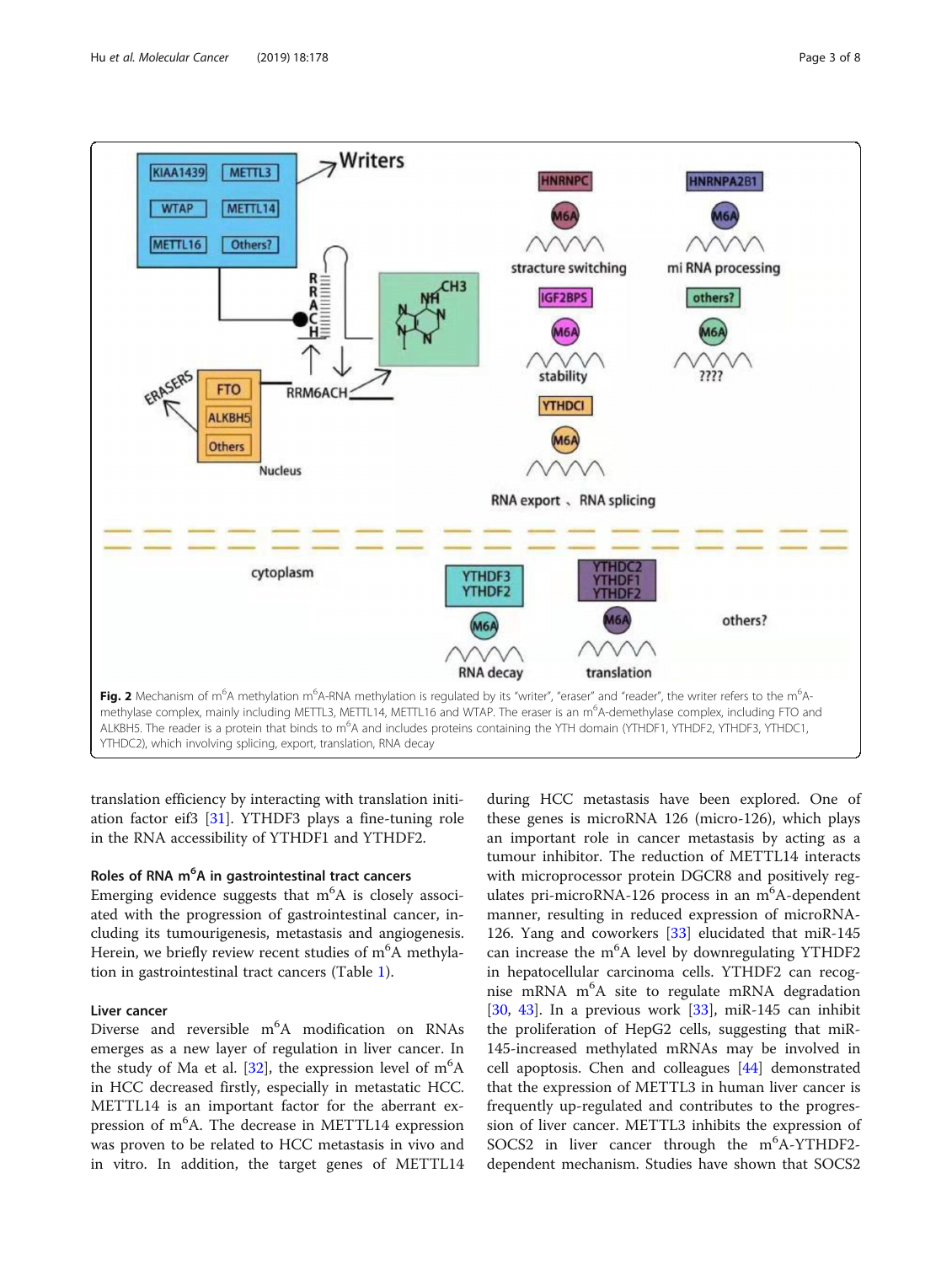|                      |                      | The roles of RNA m <sup>6</sup> A in gastrointestinal tract cancers |                                                         |                                                                                 |
|----------------------|----------------------|---------------------------------------------------------------------|---------------------------------------------------------|---------------------------------------------------------------------------------|
| cancer               | $m^6A$<br>Regulators | Role in cancer                                                      | Biological function                                     | Mechanism                                                                       |
| Liver cancer         | METTL14 [32]         | Suppressor<br>gene                                                  | Suppresses HCC metastasis                               | Promotes pri-mia-126 processing                                                 |
|                      | <b>METTL3</b> [33]   | Oncogene                                                            | Promotes HCC growth                                     | Promotes SOCS2 degradation                                                      |
| Gastric cancer       | <b>METTL3</b> [34]   | Oncogene                                                            | Promotes GC growth                                      | down-regulation of METTL3 leads to inactivation<br>of the AKT signaling pathway |
|                      | $m6A$ [35]           | Suppressor                                                          | Suppresses GC cell proliferation<br>and invasiveness    | Inhibition of m <sup>6</sup> A activates Wnt and PI3K-AKT signaling             |
|                      | <b>METTL3</b> [36]   | Oncogene                                                            | Promotes GC growth and metastasis                       | METTL3 knockdown reduced a-smooth muscle actin                                  |
| colorectal cancer    | <b>METTL3</b> [37]   | Oncogene                                                            | Promotes CRC growth                                     | prevent SOX2 mRNA degradation                                                   |
|                      | <b>METTL3</b> [38]   | Suppressor<br>gene                                                  | Suppresses CRC proliferation, migration<br>and invasion | activates p38/ERK pathways                                                      |
|                      | <b>YTHDF1 [39]</b>   | Oncogene                                                            |                                                         | c-Myc-driven YTHDF1 axis significance                                           |
|                      | <b>YTHDF1</b> [40]   | Oncogene                                                            |                                                         | YTHDF1 inhibits the activity of Wnt/beta-catenin<br>pathway                     |
| pancreatic<br>cancer | <b>YTHDF2</b> [41]   | Oncogene                                                            | Promotes the migration and<br>proliferation             | YTHDF2 may regulate EMT through YAP signaling.                                  |
|                      | <b>FTO [42]</b>      | Oncogene                                                            | Promotes the migration and<br>proliferation             |                                                                                 |

<span id="page-3-0"></span>Table 1 The roles of RNA m<sup>6</sup>A in gastrointestinal tract cancers

acts as a tumour suppressor but only inhibits the proliferation, migration or drying of different cancer types, including leukaemia, oral squamous cell carcinoma and, more recently HCC [\[45\]](#page-6-0). Cheng et al. [\[46\]](#page-6-0) showed that m<sup>6</sup>A modification also plays an important role in HCC.

## Gastric cancer (GC)

GC is one of the most common malignancies worldwide [[47\]](#page-6-0). Among Chinese men, the morbidity of GC is second. The mortality of GC in the Chinese crowd is also in second [[48](#page-6-0)]. Lin and collaborators [\[34](#page-6-0)] found that METTL3, as an oncogene, might be a potential target for treatment of human GC. Zhang and coworkers [[35](#page-6-0)] demonstrated that reduced m<sup>6</sup>A methylation activates oncogenic Wnt/PI3K-AKT signalling and promotes malignant phenotypes in GC cells. Zhang et al. [[49\]](#page-6-0) showed that NEAT1 acts as a LncRNA and undergoes m<sup>6</sup>A methylation in GC. As an eraser, ALKBH5 reduced the level of m<sup>6</sup>A methylation of NEAT1, but the expression of ALKBH5 and NEAT1 was positively correlated. Therefore, NEAT1 is upregulated with decreasing  $m<sup>6</sup>A$ methylation of NEAT1; this phenomenon promotes the malignant phenotype of GC because NEAT1 can act as a scaffold to affect EZH2 expression, tumour invasion and metastasis. Liu et al. [\[36](#page-6-0)] found that METTL3 is a factor of poor prognosis in patients with GC, and the expression level of METTL3 is related to tumour stage and grade. In addition, METTL3 knockdown reduced αsmooth muscle actin. Hence, METTL3 could serve as an oncogene in the tumourigenesis of GC.

## Colorectal cancer (CRC)

CRC is one of the most common malignant tumours in humans and has increasing mortality and morbidity worldwide [\[50](#page-6-0)]. Although the level of medical treatment continues to improve, the 5-year relative survival rate of patients is only  $64.9\%$  [\[51\]](#page-6-0). Li et al. [[37](#page-6-0)] found that METTL3 is highly expressed in metastatic CRC, and its downstream gene is SOX2. SOX2 is recognised as cancer stem-like cells (CSCs) [\[52\]](#page-6-0). CSCs are a group of tumour cells with self-renewal ability and multidirectional differentiation potential and related to strong possibility of tumour occurrence and metastasis [\[53\]](#page-6-0). Mechanistically, the methylation of SOX2 transcripts in CRC cells, especially in the CD region, leads to the specific recognition of IGF2BP2 by m<sup>6</sup>A readers, thereby preventing the degradation of SOX2 mRNA. In contrast to Li's conclusion, Deng [[38](#page-6-0)] believed that METTL3 plays an anti-oncogene role in CRC and is a favourable prognostic factor in CRC. Specifically, METTL3 targets downstream p38/ERK signalling pathways. Nishizawa and colleagues [[39\]](#page-6-0) elucidated that over-expression of YTHDF1 in CRC cells compared with that in noncancer cells is associated with malignant phenotype and poor prognosis. Moreover, cmyc, an oncogenic transcription factor, activates the transcriptional expression of the YTHDF1 gene. Bai and coworkers [\[40\]](#page-6-0) found that the mRNA and protein levels of YTHDF1 are overexpressed in CRC. In addition, the expression level of YTHDF1 is related to tumour depth and size. Knockdown of YTHDF1 inhibits the activity of the Wnt/beta-catenin pathway, of which the Wnt pathway component can lead to CRC.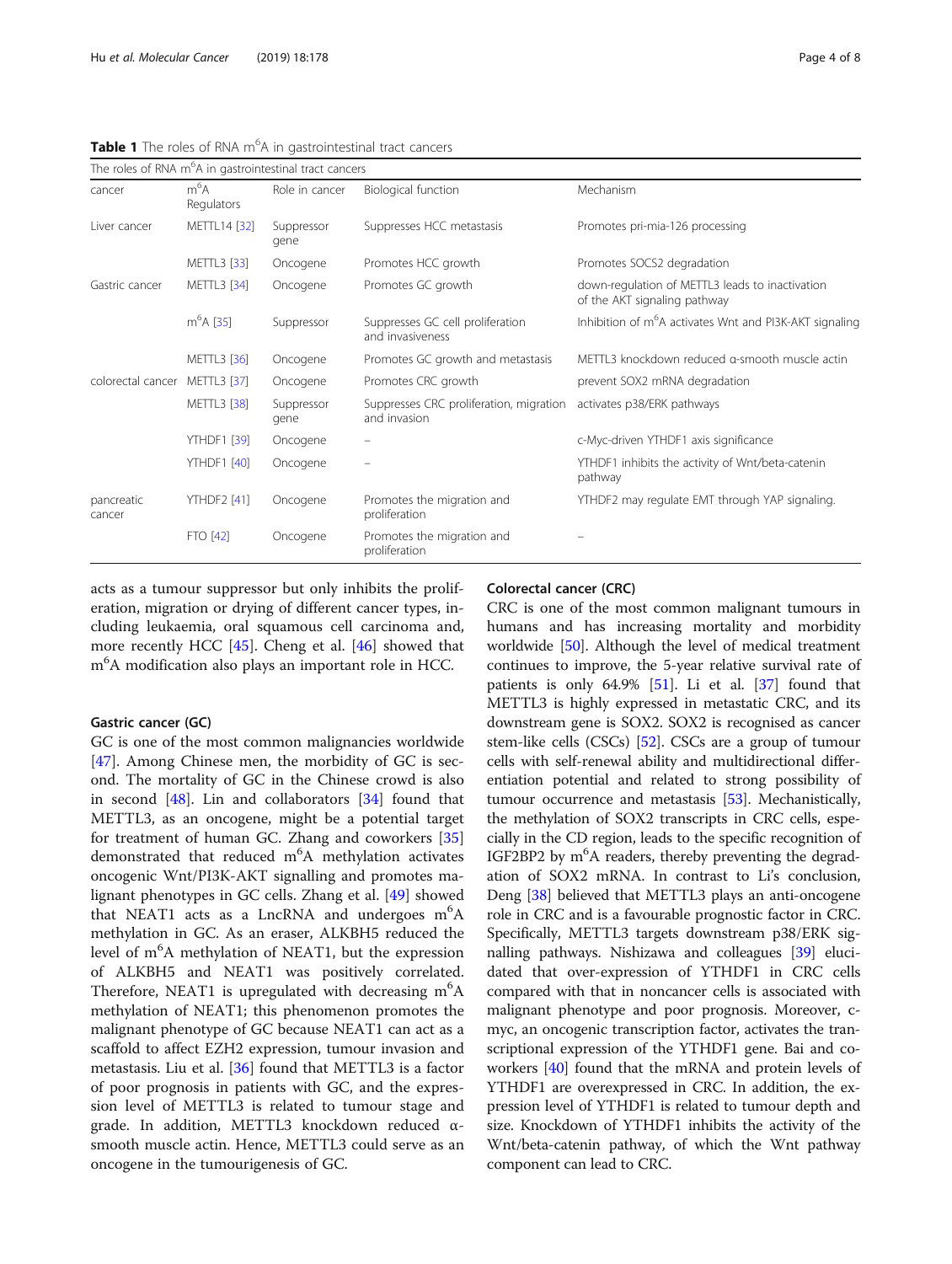## Pancreatic cancer

Pancreatic neoplasms are one of the few cancers with a mortality rate approaching 100% [[54\]](#page-6-0). The aetiology and screening tests for this highly lethal disease are not well defined; as such, identifying genetic factors that contribute to the development of this cancer is important [\[55](#page-6-0)]. Chen and colleagues [[41](#page-6-0)] found that the expression level of YTHDF2 in pancreatic cancer tissues is higher than that in normal tissues at the mRNA and protein levels; moreover, YTHDF2 is an independent influencing factor for the deterioration of patients' condition. YTHDF2 knockdown promoted the expression of YAP, suggesting that YTHDF2 may regulate EMT through YAP signalling. A large number of studies have shown that EMT can promote the migration and proliferation of tumour cells. Tang [\[42\]](#page-6-0) demonstrated that FTO, a primary demethylase in vivo, was overexpressed in pancreatic cancer cells compared with that in normal pancreatic epithelial cells. Knockdown of FTO resulted in impaired proliferation and increased apoptosis of pancreatic cancer cells. These observations suggest that FTO is essential for the proliferation of pancreatic cancer cells.

## Potential application of RNA m°A in gastrointestinal tract<br>cancers

**EXNA m<sup>-</sup>A as biomarker in gastrointestinal tract**<br>**cancers** An increasing number of studies have shown<br>that m<sup>6</sup>A may have great potential as a biomarker for that m<sup>6</sup>A may have great potential as a biomarker for diagnosis, prognosis prediction and therapeutic evaluation of digestive tract tumours. Zhou et al. [\[56](#page-7-0)] firstly found that the abnormal expression of METTL3 or YTHDF1 is associated with overall survival in HCC and confirmed its protein expression. Moreover, METTL3 and YTHDF1 were upregulated in HCC. The low METTL3/YTHDF1 group had better prognosis. In summary, the combination of METTL3 and YTHDF1 can be used as biomarker to reflect the malignant degree of liver cancer and evaluate its prognosis. Zhao et al. [[57](#page-7-0)] found that low YTHDF1 expression level is associated with improved survival of patients with HCC. Therefore, YTHDF1 may be a marker of HCC.

In GC, the abnormal expression of FTO has significant prognostic value; hence, FTO may play important roles in GC progression and metastasis [\[58\]](#page-7-0). Similarly to the report of Li, Xu et al. [\[59\]](#page-7-0) concluded that FTO expression might play an important role in promoting the occurrence of GC and might be an important molecular marker for the diagnosis and prognosis of this disease. They found that the expression level of FTO is related to poor differentiation, lymph node metastasis, TNM staging and poor prognosis. Therefore, FTO expression may play an important role in promoting the occurrence of GC and may be an important molecular marker for the diagnosis and prognosis of patients with GC. In pancreatic cancer, ALKBH5 is an independent prognostic factor [\[60](#page-7-0)].

RNA m<sup>6</sup>A as therapeutic targets in in gastrointestinal tract cancers The important roles of  $m<sup>6</sup>A$  in gastrointes-<br>tinal cancers suggest that it may be exploited as a theratinal cancers suggest that it may be exploited as a therapeutic target. For treatment of common digestive tract tumours, radiotherapy and chemotherapy have a pivotal position; however, chemo- and radioresistance lead to unsatisfactory treatment outcomes. Studies have shown that m<sup>6</sup>A methylation is important in treatment of tumours, especially in targeted therapy. In the study of Zhu et al. [\[61](#page-7-0)], impaired autophagy degradation of lncRNA ARHGAP5-AS1 in chemoresistant cancer cells may promote chemoresistance. The transcription of ARHGAP5 in the nucleus is activated by recruiting METTL3, and the m<sup>6</sup>A modification of ARHG AP5 is stimulated to stabilise the mRNA of ARHGAP5 in the cytoplasm. Therefore, m<sup>6</sup>A methylation may play an important role in the chemotherapeutic resistance of GC and deserves further study and exploration. Taketo and coworkers [[62\]](#page-7-0) established METTL3-knockdown pancreatic cancer cell line by using short hairpin RNA. METTL3 depleted cells showed higher sensitivity to anticancer reagents, such as Gemcitabine, 5-Fluorouracil, Cisplatin and irradiation. In summary, METTL3 is associated with therapeutic resistance and a potential therapeutic target for pancreatic cancer. A previous study suggested that YTHDF1 is a potential therapeutic target for anti-cancer immunotherapy [\[63](#page-7-0)]. The down-regulation of the YTHDF1 gene can inhibit tumour proliferation and sensitivity to the exposure of fluorouracil, oxaliplatin and other anticancer drugs [\[39\]](#page-6-0). Chen et al. [\[64](#page-7-0)] found that rhein, an FTO inhibitor, prevents FTO from binding to  $m<sup>6</sup>A$  substrates by binding to the active site of FTO, thereby increasing the cell content of m<sup>6</sup>A in mRNA.

### **Discussion**

RNA epigenetics has become a hot topic in recent years. Among more than 100 different RNA modifications, m6 A is the most abundant and influences the processing of lncRNA and miRNA. m<sup>6</sup>A methylation plays an important role in digestive tract tumours. This article describes the role, mechanism and application of  $m<sup>6</sup>A$ from the perspective of different tumours in the gastrointestinal tract. However, the current specific mechanism for m<sup>6</sup>A in cancer is unclear because m<sup>6</sup>A methylation has the function of a double-edged sword. High expression levels of m<sup>6</sup>A may lead to the development of certain tumours, but lack of m<sup>6</sup>A modification may lead to the progression of other tumours. (i) For the same tumour, different researchers presented inconsistent results on the expression level of  $m<sup>6</sup>A$  because of differences in research samples used. Ma et al. [\[32](#page-6-0)] believed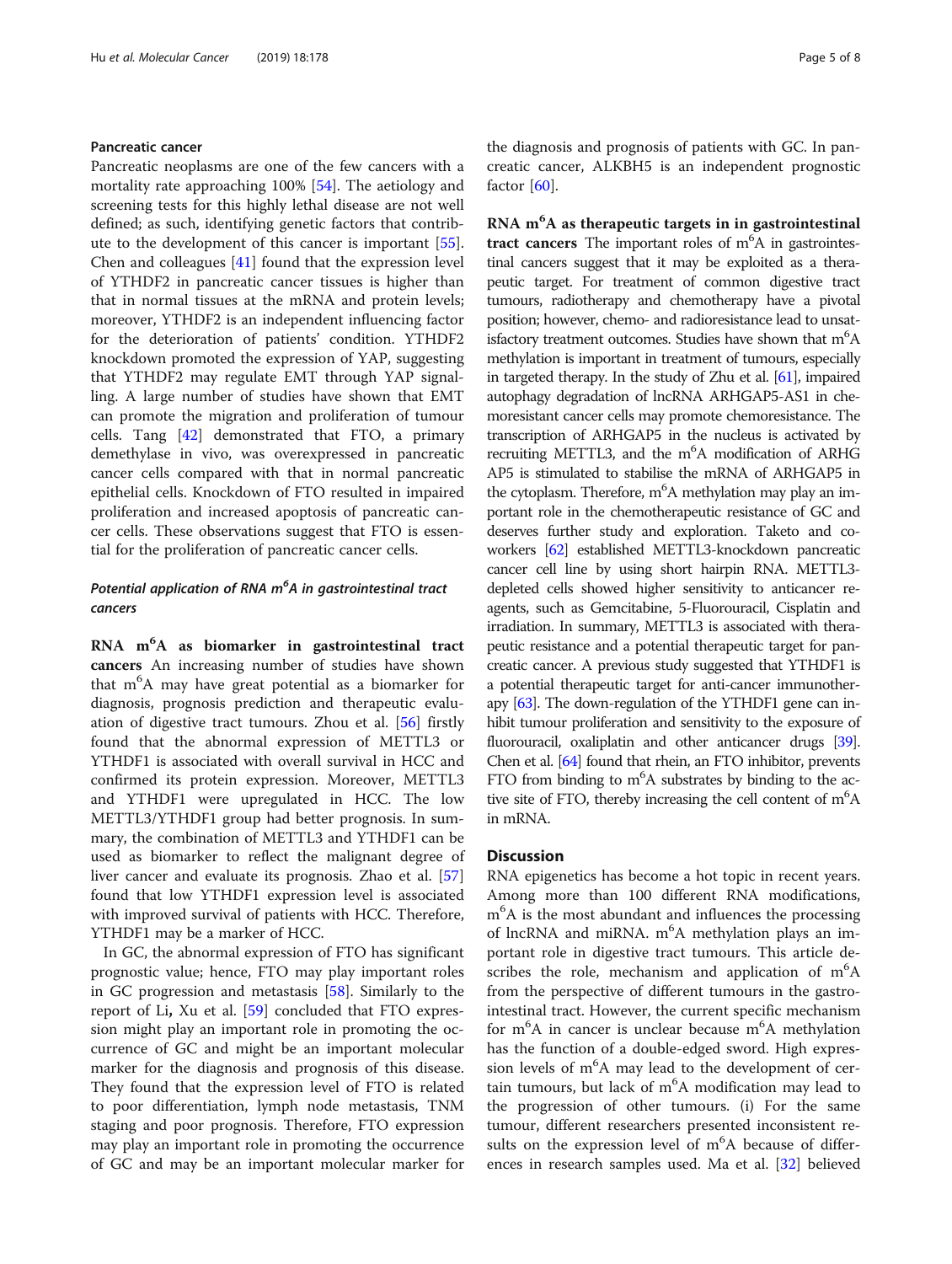that the expression level of m<sup>6</sup>A in liver cancer is reduced, but Yang et al. [\[33](#page-6-0)] reported inconsistent results. (ii) m<sup>6</sup>A expression in different tumours has different meanings. (iii) For the same tumour, the same molecule, conclusions may be quite different. For example, for the mechanism of METTL3, Li [\[37](#page-6-0)] and Deng [\[38](#page-6-0)] reported contradicting results. (iv): For the same tumour, the same molecule, different researchers state contrasting results on its downstream genes and present different mechanisms [[37](#page-6-0)–[40](#page-6-0)]. Previous differences have been noted, but most m<sup>6</sup>A-modified RNAs undergo, rapid journal from RNA processing to degradation and  $m^6A$ controls cell differentiation and pluripotency, which are both associated with cancer progression.

Inflammation is a major cause of liver cancer, GC, CRC and pancreatic cancer. Lipopolysaccharide (LPS) is the main component of the cell wall of Gramnegative bacteria and one of the most effective stimulants of innate immunity. LPS can stimulate macrophages to secrete various inflammatory cytokines, including TNF- $\alpha$ , IL-6 and IL-1β, by activating NF- $\kappa$ B and MAPK pathways, further aggravating the immune response  $[65]$  $[65]$ . Yu et al.  $[66]$  $[66]$  found the increased expression of YTHDF2 in LPS-stimulated RAW 264.7 cells (RAW 264.7 cells are widely used as a suitable macrophage model for research on inflammation). In addition, inhibition of YTHDF2 enhances the mRNA expression of MAP2K4 and MAP4K4 and triggers the activation of p38, ERK and NF- κB signalling, thereby promoting the expression of TNF-α, IL-1 β, IL-6 and IL-12. These results suggest that YTHDF2 may play a regulatory role in LPS-induced macrophage inflammatory responses. This study provides a potential target for anti-inflammatory therapy and new insights into the mechanisms of inflammation.

At present, most studies on m<sup>6</sup>A methylation report its mechanism and role as a tumour marker. However, few studies have focused on drug therapy. In addition, Future prospects still need to be further explored. Firstly, m<sup>6</sup>A regulates the detailed and precise function of each component in the regulation of cells. Secondly, as a tumour marker, the specificity and sensitivity of m<sup>6</sup>A need further studies. Thirdly, many studies have shown that m<sup>6</sup>A regulatory factors and related pathways can be used as therapeutic targets; however, no specific response has been reported in clinical practice. Future research will demonstrate the feasibility of using m<sup>6</sup>A alone or in combination with other therapies to treat diseases, such as tumours. Fourthly, other components of m<sup>6</sup>A methylation and demethylation and effectors should be identified. For instance, the functions of few m<sup>6</sup>A eraser components (e.g. ALKBH1, ALKBH4, ALKBH6 and ALKBH7) remain unknown and need to be determined.

## Conclusion

Given that m<sup>6</sup>A methylation plays an important role in a variety of digestive tract tumors, m<sup>6</sup>A modification can serve as a diagnostic/prognostic target. Due to various related factors, the results of many researchers are sometimes contradictory. This requires more multi-center and large-scale research to further explore, so as to lay a foundation for accurate treatment of human tumors.

#### Abbreviations

ALKBH5: A-ketoglutarate-dependent dioxygenase alkB homolog 5; CRC: Colorectal cancer; DGCR8: DiGeorge Syndrome Crisis Area Gene 8; EMT: Epithelial-Mesenchymal Transition; FTO: Obesity-associated protein; HCC: Hepatic cell carcinoma; m<sup>6</sup>A: N<sup>6</sup>-methyladenosine; METTL14: Methyltransferase-like 14; METTL3: Methyltransferase-like 3; SOCS2: Suppressor Of Cytokine Signalling 2; WTAP: Wilms tumor suppressor-1-associated protein; YTHDC1: YTH domain-containing 1; YTHDC2: YTH domain-containing 2; YTHDF1: YTH N<sup>6</sup>-methyladenosine RNA binding protein 1; YTHDF2: YTH N6-methyladenosine RNA binding protein 2; YTHDF3: YTH N6-methyladenosine RNA binding protein 3

#### Acknowledgements

This study was supported by Jiangsu Provincial Key Research and Development Special Fund (BE2015666), Jiangsu Innovative team leading talent fund (CXTDC2016006), Jiangsu Natural Science Foundation (BK20171304), Jiangsu six high peak talent fund (WSW-205,) Jiangsu 333 talent fund (BRA2016140) and Suqian Science and Technology Support Project (S201522).

#### Authors' contributions

YF provided direction and guidance throughout the preparation of this manuscript. B-bH wrote and edited the manuscript. X-yW, Z-jG, and HZ reviewed and made significant revisions to the manuscript. X-YG and CZ collected and prepared the related papers. All authors read and approved the final manuscript.

#### Funding

Jiangsu Provincial Key Research and Development Special Fund (BE2015666), Jiangsu Innovative team leading talent fund (CXTDC2016006), Jiangsu Natural Science Foundation (BK20171304), Jiangsu six high peak talent fund (WSW-205,) Jiangsu 333 talent fund (BRA2016140) and Suqian Science and Technology Support Project (S201522).

#### Availability of data and materials

Not applicable.

#### Ethics approval and consent to participate Not applicable.

## Consent for publication

Not applicable.

#### Competing interests

The authors declare that they have no competing interests.

#### Author details

<sup>1</sup> Cancer Institue, Affiliated People's Hospital of Jiangsu University, Zhenjiang, Jiangsu Province, People's Republic of China. <sup>2</sup>Digestive Department, Suqian Branch Hospital of Jiangsu Province Hospital, Jiangsu, Suqian, People's Republic of China. <sup>3</sup>Digestive Department, Qingpu Branch Hospital of Affiliated Zhongshan Hospital, Fudan University, Shanghai, People's Republic of China. <sup>4</sup> Department of General Surgery, Nanjing Lishui District People's Hospital, Zhongda Hospital Lishui Branch, Southeast University, Nanjing, China.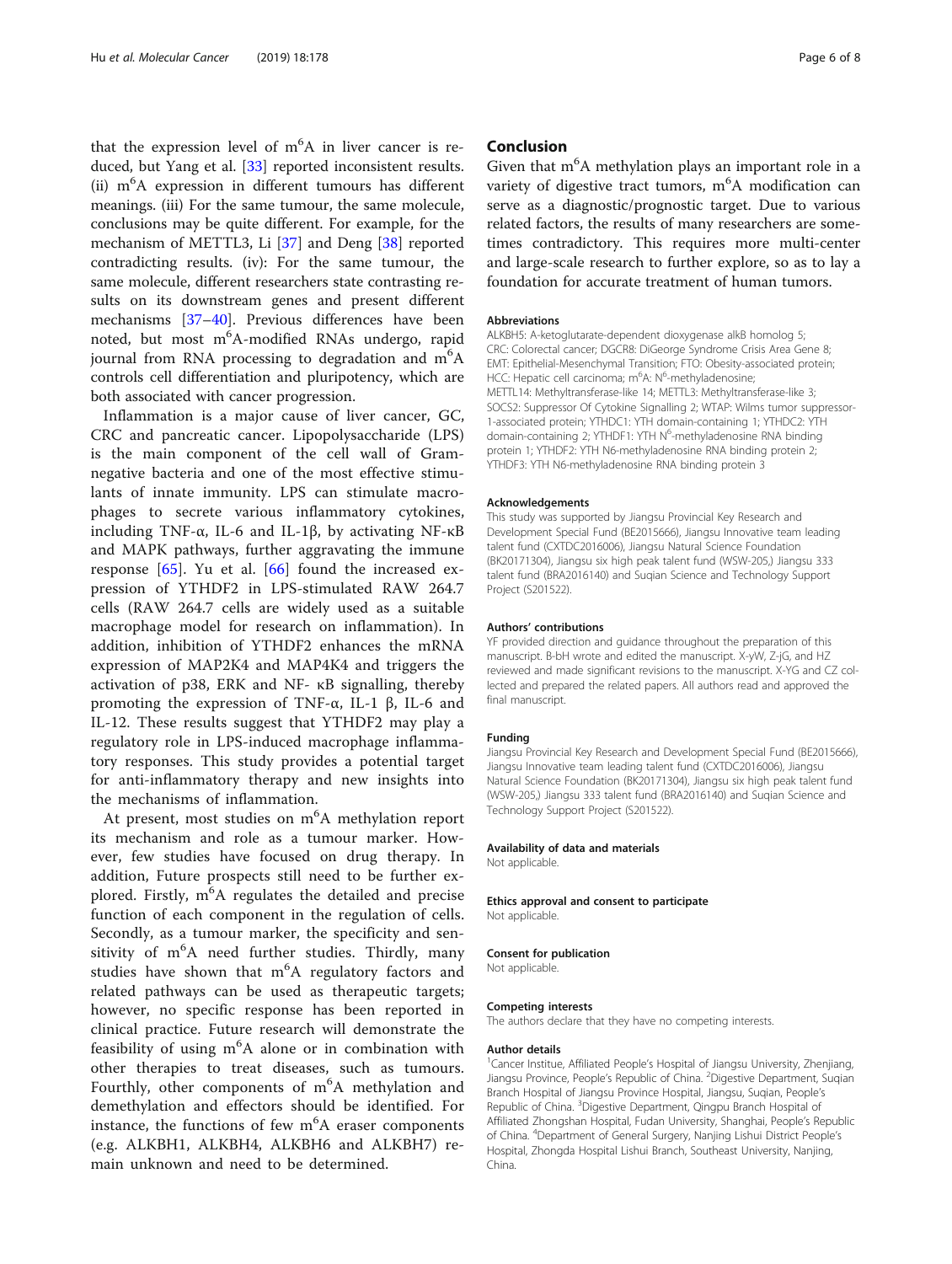#### <span id="page-6-0"></span>Received: 15 July 2019 Accepted: 8 November 2019 Published online: 07 December 2019

#### References

- 1. Ng RK, Gurdon JB. Epigenetic inheritance of cell differentiation status. Cell Cycle. 2008;7(9):1173–7.
- 2. Wouters BJ, Delwel R. Epigenetics and approaches to targeted epigenetic therapy in acute myeloid leukemia. Blood. 2016;127(1):42–52.
- 3. Li Y, Chen K, Zhou Y, et al. A new strategy to target acute myeloid leukemia stem and progenitor cells using chidamide, a histone deacetylase inhibitor. Curr Cancer Drug Targets. 2015;15(6):493–503.
- Xing J, Yi J, Cai X, et al. NSun2 promotes cell growth via elevating cyclindependent kinase 1 translation. Mol Cell Biol. 2015;35(23):4043–52.
- 5. Dominissini D, Nachtergaele S, Moshitch-Moshkovitz S, et al. The dynamic N(1)-methyladenosine methylome in eukaryotic messenger RNA. Nature. 2016;530(7591):441–6.
- 6. Safra M, Sas-Chen A, Nir R, et al. The m<sup>1</sup>A landscape on cytosolic and mitochondrial mRNA at single-base resolution. Nature. 2017;551(7679):251–5.
- 7. You C, Dai X, Wang Y. Position-dependent effects of regioisomeric methylated adenine and guanine ribonucleosides on translation. Nucleic Acids Res. 2017;45(15):9059–67.
- 8. Lin S, Liu Q, Lelyveld VS, et al. Mettl1/Wdr4-mediated m<sup>7</sup>G tRNA methylome is required for normal mRNA translation and embryonic stem cell selfrenewal and differentiation. Mol Cell. 2018;71(2):244–55 e5.
- 9. Batista PJ. The RNA Modification N<sup>6</sup>-methyladenosine and its implications in human disease. Genomics Proteomics Bioinformatics. 2017;15(3):154–63.
- 10. Boccaletto P, Machnicka MA, Purta E, et al. MODOMICS: a database of RNA modification pathways. 2017 update. Nucleic Acids Res. 2018;46(D1):D303–7.
- 11. Roundtree IA, Evans ME, Pan T, et al. Dynamic RNA modifications in gene expression regulation. Cell. 2017;169(7):1187–200.
- 12. Adhikari S, Xiao W, Zhao YL, et al. m<sup>6</sup>A: signaling for mRNA splicing. RNA Biol. 2016;13(9):756–9.
- 13. Genenncher B, Durdevic Z, Hanna K, et al. Mutations in cytosine-5 tRNA methyltransferases impact mobile element expression and genome stability at specific DNA repeats. Cell Rep. 2018;22(7):1861–74.
- 14. Ke S, Alemu EA, Mertens C, et al. A majority of m<sup>6</sup>A residues are in the last exons, allowing the potential for 3'UTR regulation. Genes Dev. 2015;29(19):2037.
- 15. Ke S, Pandya-Jones A, Saito Y, et al. m<sup>6</sup>A mRNA modifications are deposited in nascent pre-mRNA and are not required for splicing but do specify cytoplasmic turnover. Genes Dev. 2017;31(10):990–1006.
- 16. Desrosiers R, Friderici K, Rottman F. Identification of methylated nucleosides in messenger RNA from Novikoff hepatoma cells. Proc Natl Acad Sci U S A. 1974;71(10):3971–5.
- 17. Dominissini D, Moshitch-Moshkovitz S, Schwartz S, et al. Topology of the human and mouse m<sup>6</sup>A RNA methylomes revealed by m<sup>6</sup>A-seq. Nature. 2012;485(7397):201–6.
- 18. Meyer KD, Saletore Y, Zumbo P, et al. Comprehensive analysis of mRNA methylation reveals enrichment in 3'UTRs and near stop codons. Cell. 2012; 149(7):1635–46.
- 19. Liu J, Yue Y, Han D, et al. A METTL3-METTL14 complex mediates mammalian nuclear RNA N<sup>6</sup>-adenosine methylation. Nat Chem Biol. 2014; 10(2):93–5.
- 20. Ping XL, Sun BL, Wang L, et al. Mammalian WTAP is a regulatory subunit of the RNA N6-methyladenosine methyltransferase. Cell Res. 2014;24(2):177–89.
- 21. Schwartz S, Mumbach MR, Jovanovic M, et al. Perturbation of m<sup>6</sup>A writers reveals two distinct classes of mRNA methylation at internal and 5′ sites. Cell Rep. 2014;8(1):284–96.
- 22. Wang P, Doxtader KA, Nam Y. Structural basis for cooperative function of METTL3 and METTL14 methyltransferases. Mol Cell. 2016;63(2):306–17.
- 23. Barbieri I, Tzelepis K, Pandolfini L, et al. Promoter-bound METTL3 maintains myeloid leukaemia by m<sup>6</sup>A-dependent translation control. Nature. 2017; 552(7683):126–31.
- 24. Weng H, Huang H, Wu H, et al. Mettl14 inhibits hematopoietic stem/ progenitor differentiation and promotes leukemogenesis via mRNA m6A modification. Cell Stem Cell. 2018;22(2):191–205e199.
- 25. Pendleton KE, Chen B, Liu K, et al. The U6 snRNA m(6) a methyltransferase METTL16 regulates SAM synthetase intron retention. Cell. 2017;169(5):824–835e14.
- 26. Patil DP, Chen CK, Pickering BF, et al. M(6) A RNA methylation promotes XIST-mediated transcriptional repression. Nature. 2016;537(7620):369–73.
- 27. Jia G, Fu Y, Zhao X, et al. N<sup>6</sup>-methyladenosine in nuclear RNA is a major substrate of the obesity-associated FTO. Nat Chem Biol. 2011;7(12):885–7.
- 28. Zheng G, Dahl JA, Niu Y, et al. ALKBH5 is a mammalian RNA demethylase that impacts RNA metabolism and mouse fertility. Mol Cell. 2013;9(1):18–29.
- 29. Torres IO, Fujimori DG, Functional coupling between writers, erasers and readers of histone and DNA methylation. Curr Opin Struct Biol. 2015;35:68–75.
- 30. Wang X, Lu Z, Gomez A, et al. N<sup>6</sup>-methyladenosine-dependent regulation of messenger RNA stability. Nature. 2014;505:117–20.
- 31. Wang X, Zhao BS, Roundtree IA, et al. N(6)-methyladenosine modulates messenger RNA translation efficiency. Cell. 2015;161(6):1388–99.
- 32. Ma JZ, Yang F, Zhou CC, et al. METTL14 suppresses the metastatic potential of hepatocellular carcinoma by modulating N<sup>6</sup>-Methyladenosine-dependent primary MicroRNA processing. Hepatology. 2017;65(2):529–43.
- 33. Yang Z, Li J, Feng G, et al. MicroRNA-145 Modulates N<sup>6</sup>-methyladenosine Levels by Targeting the 3'-Untranslated mRNA Region of the N<sup>6</sup>methyladenosine–binding YTH Domain Family 2. Protein J Biol Chem. 2017; 292(9):3614–23.
- 34. Lin S, Liu J, Jiang W, et al. METTL3 promotes the proliferation and mobility of gastric cancer cells. Open Med (Wars). 2019;14:25–31.
- 35. Zhang C, Zhang M, Ge S, et al. Reduced m<sup>6</sup>A modification predicts malignant phenotypes and augmented Wnt/PI3K-Akt signaling in gastric cancer. Cancer Med. 2019;8(10):4766–81.
- 36. Liu T, Yang S, Sui J, et al. Dysregulated N6-methyladenosine methylation writer METTL3 contributes to the proliferation and migration of gastric cancer. J Cell Physiol. 2020;235(1):548–62.
- 37. Li T, Hu PS, Zuo Z, et al. METTL3 facilitates tumor progression via an m<sup>6</sup>A-IGF2BP2dependent mechanism in colorectal carcinoma. Mol Cancer. 2019;18(1):112.
- 38. Deng R, Cheng Y, Ye S, et al. m<sup>6</sup>A methyltransferase METTL3 suppresses colorectal cancer proliferation and migration through p38/ERK pathways. Onco Targets Ther. 2019;12:4391–402.
- 39. Nishizawa Y, Konno M, Asai A, et al. Oncogene c-Myc promotes epitranscriptome m<sup>6</sup>A reader YTHDF1 expression in colorectal cancer. Oncotarget. 2017;9(7):7476–86.
- 40. Bai Y, Yang C, Wu R, et al. YTHDF1 regulates Tumorigenicity and Cancer stem cell-like activity in human colorectal carcinoma. Front Oncol. 2019;9:332.
- 41. Chen J, Sun Y, Xu X, et al. YTH domain family 2 orchestrates epithelialmesenchymal transition/proliferation dichotomy in pancreatic cancer cells. Cell Cycle. 2017;16(23):2259–71.
- 42. Tang X, Liu S, Chen D, et al. The role of the fat mass and obesity-associated protein in the proliferation of pancreatic cancer cells. Oncol Lett. 2019;17(2):2473–8.
- 43. Du H, Zhao Y, He J, et al. YTHDF2 destabilizes m<sup>6</sup>A-containing RNA through direct recruitment of the CCR4-NOT deadenylase complex. Nat Commun. 2016;7:12626.
- 44. Chen M, Wei L, Law CT, et al. RNA N<sup>6</sup>-methyladenosine methyltransferaselike 3 promotes liver cancer progression through YTHDF2-dependent posttranscriptional silencing of SOCS2. Hepatology. 2018;67(6):2254–70.
- 45. Cui M, Sun J, Hou J, et al. The suppressor of cytokine signaling 2 (SOCS2) inhibits tumor metastasis in hepatocellular carcinoma. Tumour Biol. 2016; 37(10):13521–31.
- 46. Cheng X, Li M, Rao X, et al. KIAA1429 regulates the migration and invasion of hepatocellular carcinoma by altering m<sup>6</sup>A modification of ID2 mRNA Onco Targets Ther. 2019;12:3421–8.
- 47. Torre LA, Bray F, Siegel RL, et al. Global cancer statistics, 2012. CA Cancer J Clin. 2015;65(2):87–108.
- 48. Chen W, Zheng R, Baade PD, et al. Cancer statistics in China, 2015. CA Cancer J Clin. 2016;66(2):115–32.
- 49. Zhang J, Guo S, Piao HY, et al. ALKBH5 promotes invasion and metastasis of gastric cancer by decreasing methylation of the lncRNA NEAT1. J Physiol Biochem. 2019;75(3):379–389.
- 50. Bray F, Ferlay J, Soerjomataram I, et al. Global cancer statistics 2018: GLOBOCAN estimates of incidence and mortality worldwide for 36 cancers in 185 countries. CA Cancer J Clin. 2018;68(6):394–424.
- 51. Siegel R. Desantis, Jemal a. colorectal cancer statistics, 2014. CA Cancer J Clin. 2014;64(2):104–17.
- 52. Justilien V, Walsh MP, Ali SA, et al.The PRKCI and SOX2 oncogenes are coamplified and cooperate to activate Hedgehog signaling in lung squamous cell carcinoma.Send toCancer Cell. 2014;25(2):139–151.
- 53. Ricci-Vitiani L, Lombardi DG, Pilozzi E, et al. Identification and expansion of human colon-cancer-initiating cells. Nature. 2007;445(7123):111–5.
- 54. Lowenfels AB, Maisonneuve P. Epidemiology and risk factors for pancreatic cancer. Best Pract Res Clin Gastroenterol. 2006;20(2):197–209.
- 55. Wei P, Tang H, Li D. Insights into pancreatic cancer etiology from pathway analysis of genome-wide association study data. PLoS One. 2012;7(10):e46887.